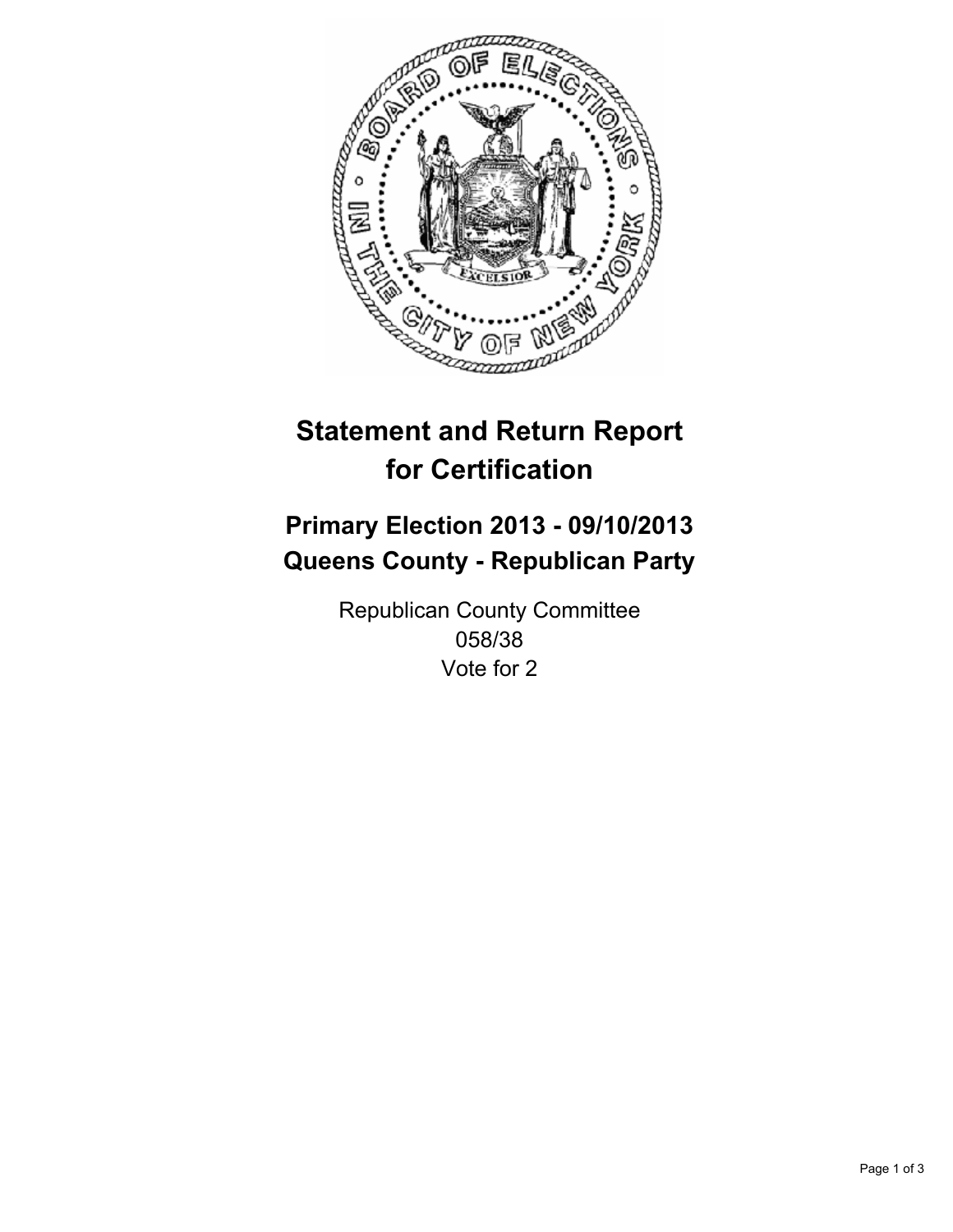

## **Assembly District 38**

| <b>EMERGENCY</b>       | 0        |
|------------------------|----------|
| ABSENTEE/MILITARY      | 2        |
| <b>FEDERAL</b>         | 0        |
| SPECIAL PRESIDENTIAL   | 0        |
| <b>AFFIDAVIT</b>       | $\Omega$ |
| <b>HARVEY D. SOBEL</b> | 14       |
| WILLIAM J. JOHNERT     | 8        |
| <b>DENIS DONOVAN</b>   | 10       |
| <b>HELEN WOISIN</b>    | 7        |
| <b>Total Votes</b>     | 39       |
|                        |          |